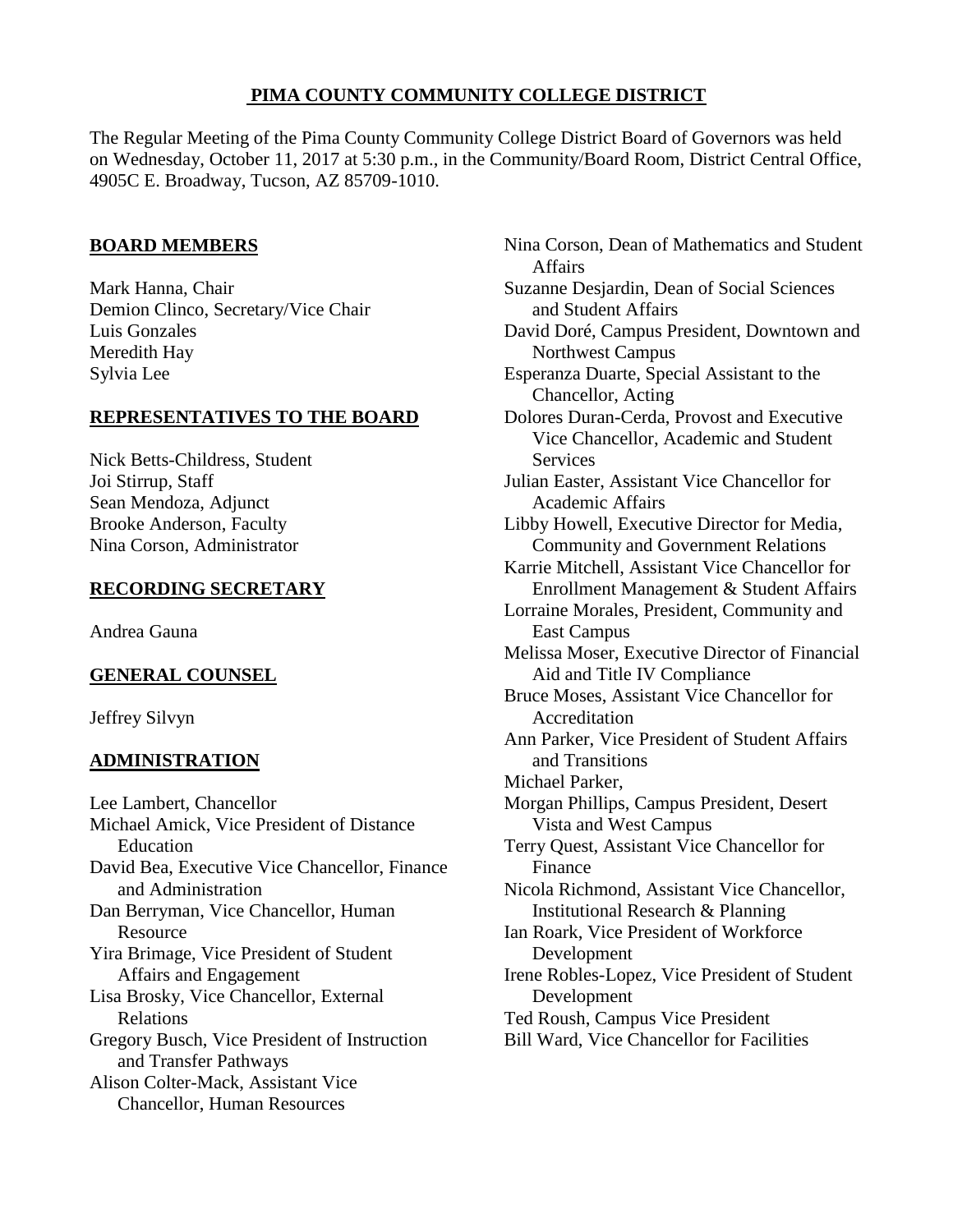Board of Governors Minutes Regular Meeting – October 11, 2017 Page 2

### **GENERAL MATTERS**

#### Call to Order

Mark Hanna called the meeting to order at 5:30 p.m.

Pledge of Allegiance

Sylvia Lee led the Pledge of Allegiance

Roll Call All Board members were present.

Governing Board Recognition and/or Awards — Chancellor Emeritus recognition

The Governing Board recognized former President, S. James Manilla with Chancellor Emeritus status for his outstanding accomplishments and contributions to the College.

Georgia Brousseau was invited to say a few kind words about S. James Manilla. The Board members and Chancellor Lambert presented an award to the Chancellor Emeritus recipient.

Public Comment – Call to Audience

Javier Herrera, Micali Paul Sherman and Ann Yellott-Summary and highlights of the 6<sup>th</sup> Annual Youth and Peace Conference.

Georgia Brouseau-East Campus classes and programs

Linda Cortier-Comment regarding first reading of BP 1.25

Kyle Herrington-Block scheduling

Sandra Faulk-Comment regarding first reading of BP 1.25 representing ACES

Daisy Rodriguez-Pitel-Study abroad opportunities at PCC

Matej Boguszak-Comment regarding first reading of BP 1.25 representing PCCEA

Steve Mendoza-Comment regarding first reading of BP 1.25 representing AFSCME

Joe Thomas-Comment regarding first reading of BP 1.25 representing Arizona Education Association

### Remarks by Governing Board Members

Board Chair Hanna reported on some of the events he attended over the past month, those events included a tour of Dental Studies, the Victoria Foundation event, ACCT Leadership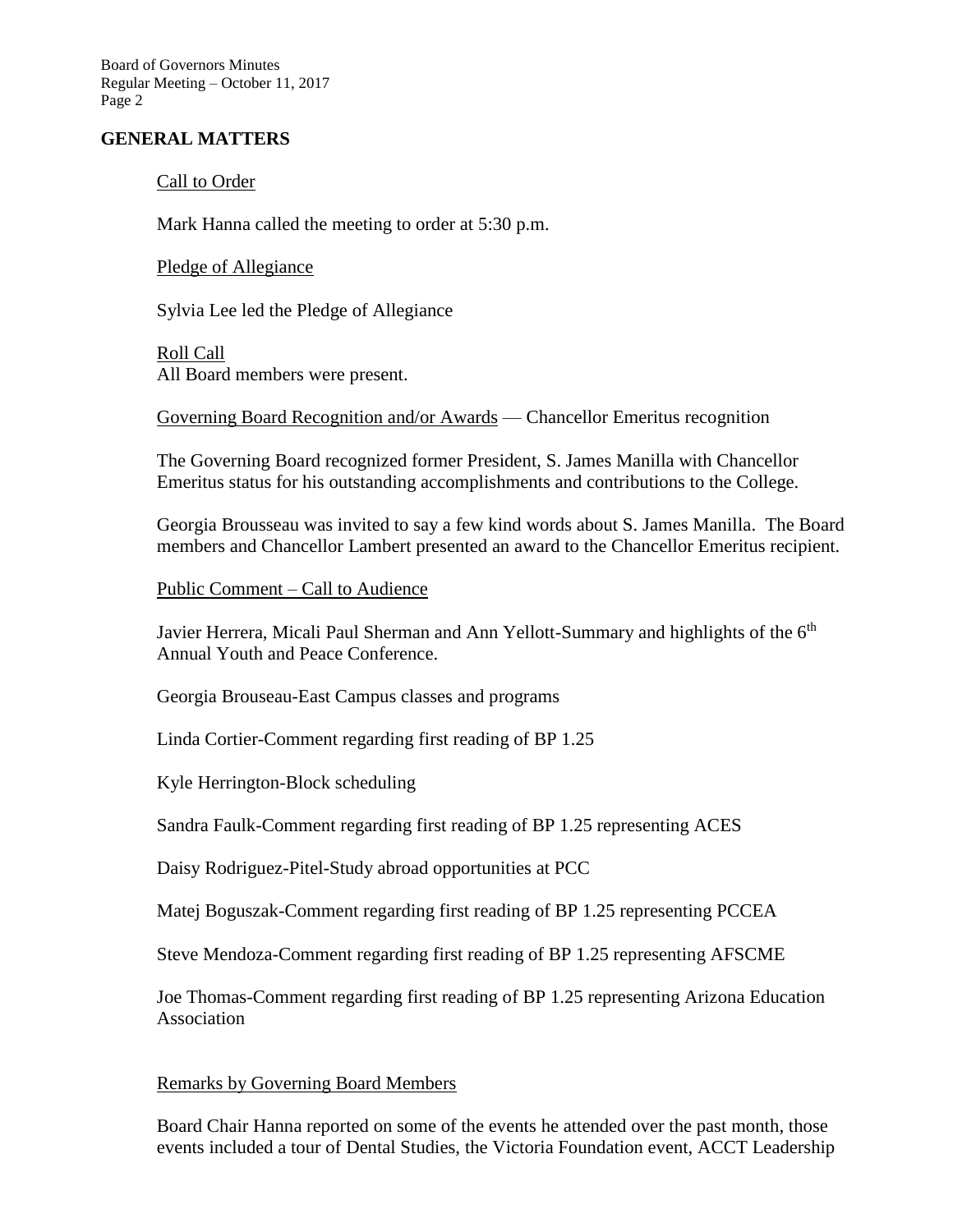Congress, and the Center of Excellence Forum. Board Chair Hanna congratulated Dr. Francisca Hernandez for receiving the Victoria Foundation Award, Chancellor Lambert for receiving the CEO of the Year Award from ACCT, and Sandscript and AZTEC Press for the recent awards.

Board member Clinco congratulated Chancellor Lambert for receiving the CEO of the Year Award and the College for their hard work.

Board member Lee thanked all of the employee groups for coming out to speak. She noted that Chancellor Lambert has their best interest at heart and we need to come together to work on a solution.

Board member Gonzales reported on the recent campus tours he took at Northwest, Downtown and East Campuses. He had the opportunity to talk with students and returned back to Northwest to attend Hispanic Week. He also attended the Diversity Officer's Forum. He noted that the College must take ownership of the policies we create and the Chancellor must come back with more information on collaborating with employee groups.

### **REPORTS**

### Administration Report

## **Accreditation Update**

Bruce Moses, Assistant Vice Chancellor for Accreditation and Quality Improvement reported that the Higher Learning Commission (HLC) will do a multi-location visit October 23-24, 2017. Dr. Irene Kovala, HLC Peer Reviewer will visit the PCC sites at Davis-Monthan Air Force Base, Casino Del Sol Resort, and Tucson Public Safety Academy.

There will be an HLC Correspondence Education visit in December, Ms. Ann Miller Wood, Chair and Ms. Kathlene Thurman, Team member will be visiting. The correspondence program offers a Customer Service Certificate.

Mr. Moses provided an update to Criterion 1-5 and noted that he will bring Wendy Weeks to the next Regular Board meeting to report on Criterion 5.

Mr. Moses also reported that he received communication from HLC that Pima's Student Report webpage was identified to be used as a best practices model for other colleges.

### **Enrollment Update**

Karrie Mitchell, Assistant Vice Chancellor for Enrollment Management and Student Affairs reported on the enrollment coaching engagement with Blackboard, Inc. that happened over the summer. She noted that the campaign had a series of 49,733 engagement activities (emails/phone calls) went out to 7,800 students and it resulted in approximately 1,315 enrollments; 426 incremental enrollments (who would have not enrolled without coaching).

Dr. Mitchell provided an executive summary describing the details of the engagement and results of a survey conducted during the campaign. One of the major takeaways of this survey was that cost/affordability and reputation **are not** one of the reasons students don't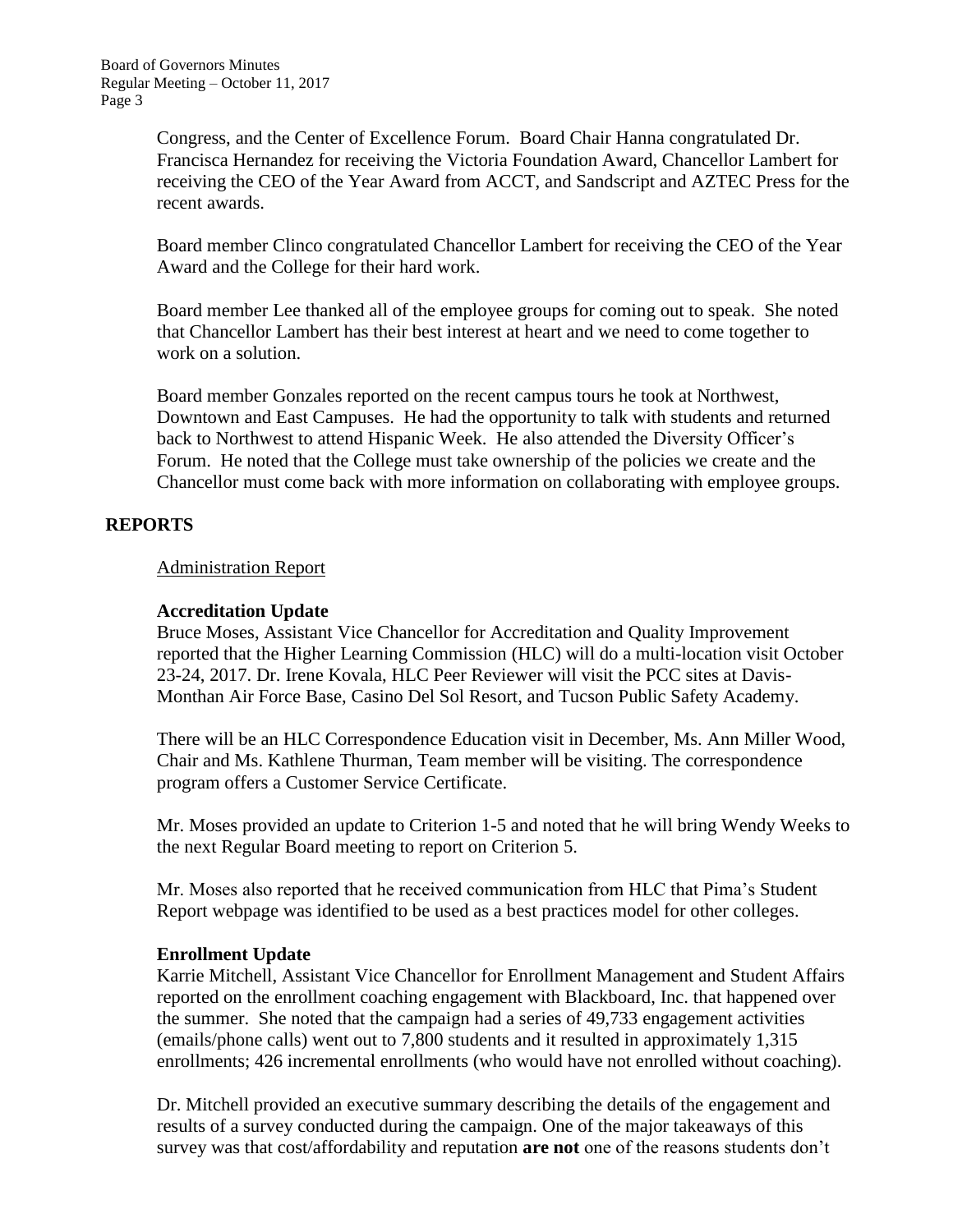come to Pima but it did reveal that we may not be providing the right programs for our market.

Dr. Mitchell also noted some areas of interest for 2018 Pima candidates include health/medicine, STEM, business, and computers/IT.

Board Chair Hanna asked for the status of the admissions application issue. Dr. Mitchell noted that testing is just finishing up for the returning and transfer application and will be coming online soon.

### Reports by Representatives to the Board

#### *Student – Nick Betts-Childress*

Student Representative Nick Betts-Childress highlighted student sponsored activities for each of the campuses. Some of these activities include the 2017 Hope Fest at the Tucson Convention Center, Suicide Prevention Awareness, Domestic Violence Awareness Event, Emerging Leaders Student Summit, Clothesline Project, and the Harry Potter Halloween celebration. Mr. Betts- Childress also noted that the Senators voted to create a committee to review/revise their proposed bylaws for this year.

Students did not present a recommendation/concern to the Board.

### *Staff – Joi Stirrup*

Staff Representative Joi Stirrup reported on the Staff Council elections for chair and officers. She also noted that members are being assigned to the following committees: Bylaws, Outreach, and Elections.

Staff did not present a recommendation/concern to the Board.

### *Adjunct – Sean Mendoza*

Adjunct Representative Nick Betts-Childress reported that adjunct faculty will be recognized at the 10, 20, 30 years of service event at the Pima Air and Space Museum in December.

Adjunct Faculty did not present a recommendation/concern to the Board.

### *Faculty – Brooke Anderson*

Faculty Representative Brooke Anderson reported on the subcommittee recruitment for Guided Pathways, "Working with Employees, Evaluation, Development, and Q&A" training, Faculty Senate letter of support of DACA students, CDAC structure recommendations, and a meeting to discuss faculty concerns of new faculty leaderships position's workload, uneven clerical support, and compensation. Ms. Anderson also recognized faculty on recent accomplishments.

Faculty Senate shared their concerns with BP 5.01 and the course audit that was conducted and how it may affect the faculty compensation.

### *Administrator – Nina Corson*

Michael Amick reported on behalf of Administrator Representative Nina Corson. Their report was similar to the one in September. Mr. Amick added that the Administrators would like to thank faculty and staff for working so well with the students, especially students who feel they may not succeed.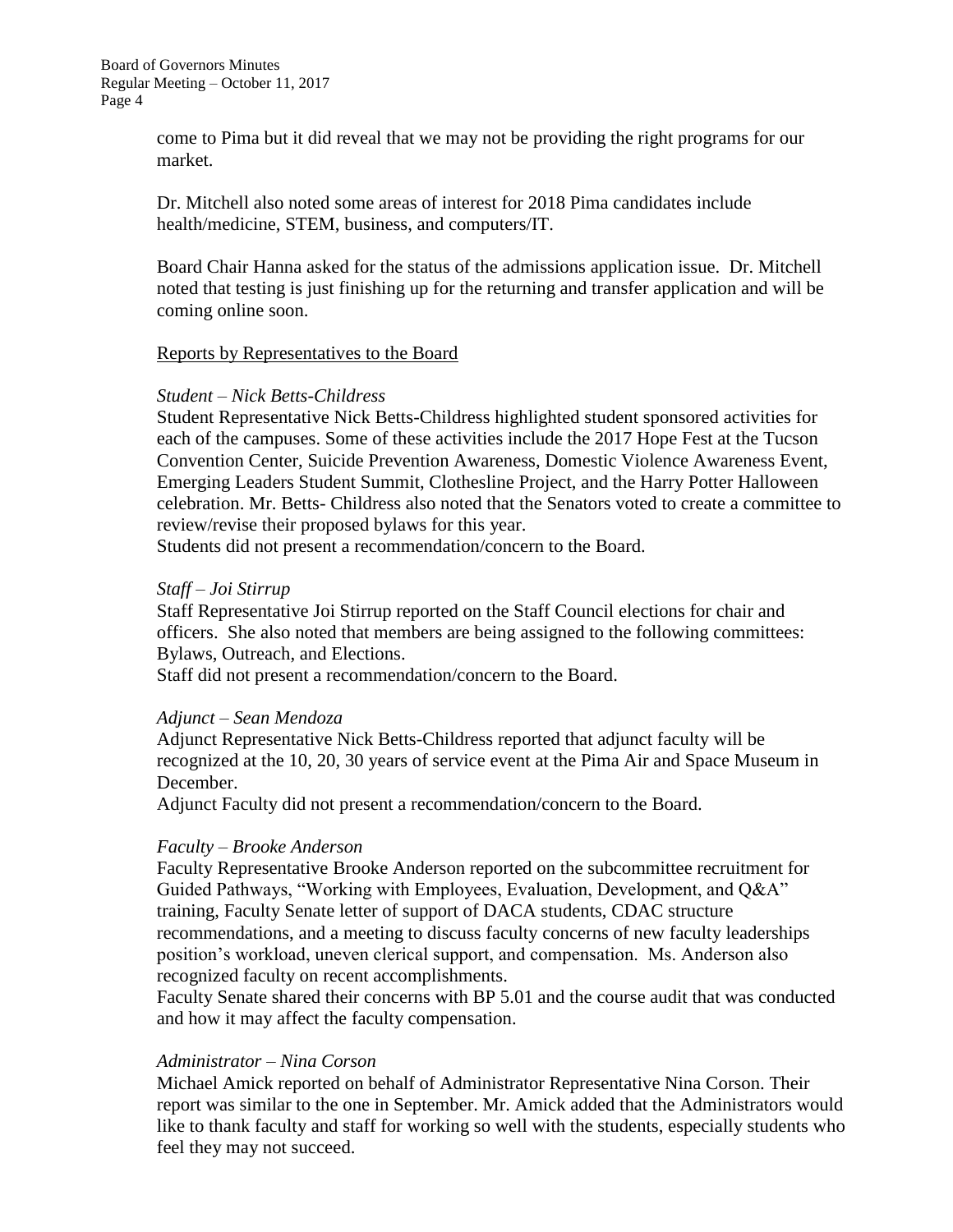Board of Governors Minutes Regular Meeting – October 11, 2017 Page 5

Administrators did not present a recommendation/concern to the Board.

Chancellor's Report

Highlights of Chancellor's report included:

- Thanked Board member Clinco for speaking at the Flinn Foundation.
- Applied Technology Center of Excellence Summit
- Arizona Chamber of Commerce/Arizona Advanced Technologies Corridor
- Advocate of the Year Award
- Board authorized support of DACA
- LEMAP-Chancellor will have a solid draft available to the College by the end of the month.
- Ricardo Castro-Salazar being recognized by the Mexican Embassy
- Summer program
- Block Scheduling
- CDACs acceptance of Faculty Senate recommendation
- Chancellor's ACCT Award-Chancellor Lambert thanked all faculty, staff, employees, community and students because they were a great part of this award.

Chancellor Lambert addressed the BP 5.01 issue by saying that these changes to the policy will not change Meet  $&$  Confer and it is not going away. He also noted that all employees will have input and he will keep the channels of communication going.

Board member Gonzales requested that the Chancellor provide the Board with a rationale as to why parts of BP 5.01 are being deleted. He would like to know how these decisions came about to give the Board members a better understanding.

### **INFORMATION ITEMS**

Financial Report – July 2017 Financial Statements This item was noted as an information item.

Employment Information This item was noted as an information item.

Adjunct Faculty Appointments This item was noted as an information item.

Board Policy Substantive Changes — First Reading

BP 1.25: Meet and Confer with Employee Representatives — *Revised*

BP 5.01: Personnel Policy Statement for College Employees — *Deletion*

BP 5.02: Faculty Personnel Policy Statement — *Deletion*

BP 5.03: Classified Exempt Personnel Policy Statement — *Deletion*

- BP 5.04: Classified Non-Exempt Personnel Policy Statement *Deletion*
- BP 5.05: Administrative Personnel Policy Statement *Deletion*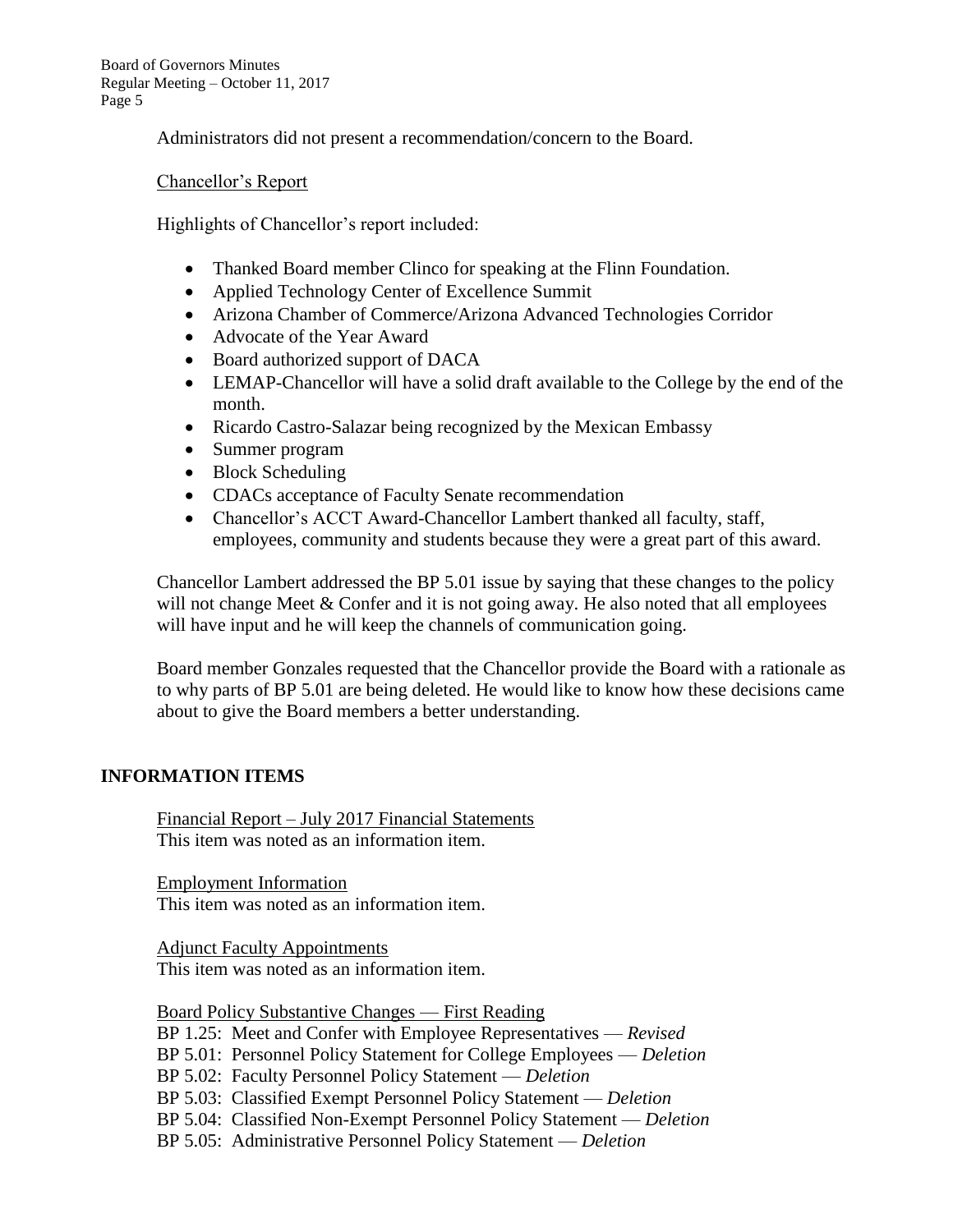Board of Governors Minutes Regular Meeting – October 11, 2017 Page 6

These items were noted as information items.

### **ACTION ITEMS**

Consent Agenda

#### **Motion No. 201710-02**

Demion Clinco – M, Meredith Hay – S, to approve the Consent Agenda.

- 4.1 (1) Approval of Minutes of the following meetings:
	- A. Study Session of September 5, 2017
	- B. Special Meeting to conduct Executive Session on September 13, 2017
	- C. Regular Meeting of September 13, 2017
	- (2) Grant Proposal: U.S. Department of State for Bécalos Program
	- (3) Grant Proposal: 2017/18 Highway Safety Plan for Impaired Drivers and Occupant Protection Program
	- (4) Contract: En Pointe Technologies for Microsoft Software

Vote: All Board members present voted "aye" by voice vote. None were opposed. **Motion CARRIED**.

### **OTHER ACTION ITEMS**

Board Policy — Final Reading – BP 2.01: Diversity and Inclusion — *Revised*

### **Motion No. 201710-03**

Meredith Hay – M, Demion Clinco – S, to approve the revised BP 2.01: Diversity and Inclusion.

Board member Gonzales moved to make an amendment to strike the word "aspires" and insert the word "commits".

Board member Hay did not agree to the change and did not accept the amendment.

Board Chair Hanna seconded Mr. Gonzales' amendment to change "aspires" to "commits".

Board member Hanna asked Jeff Silvyn, Legal Counsel if there are any legal ramifications related to using either the word "aspires" or "commits". Mr. Silvyn noted that there should be no risks or liabilities to the College for the language change.

Board member Clinco requested a roll call vote.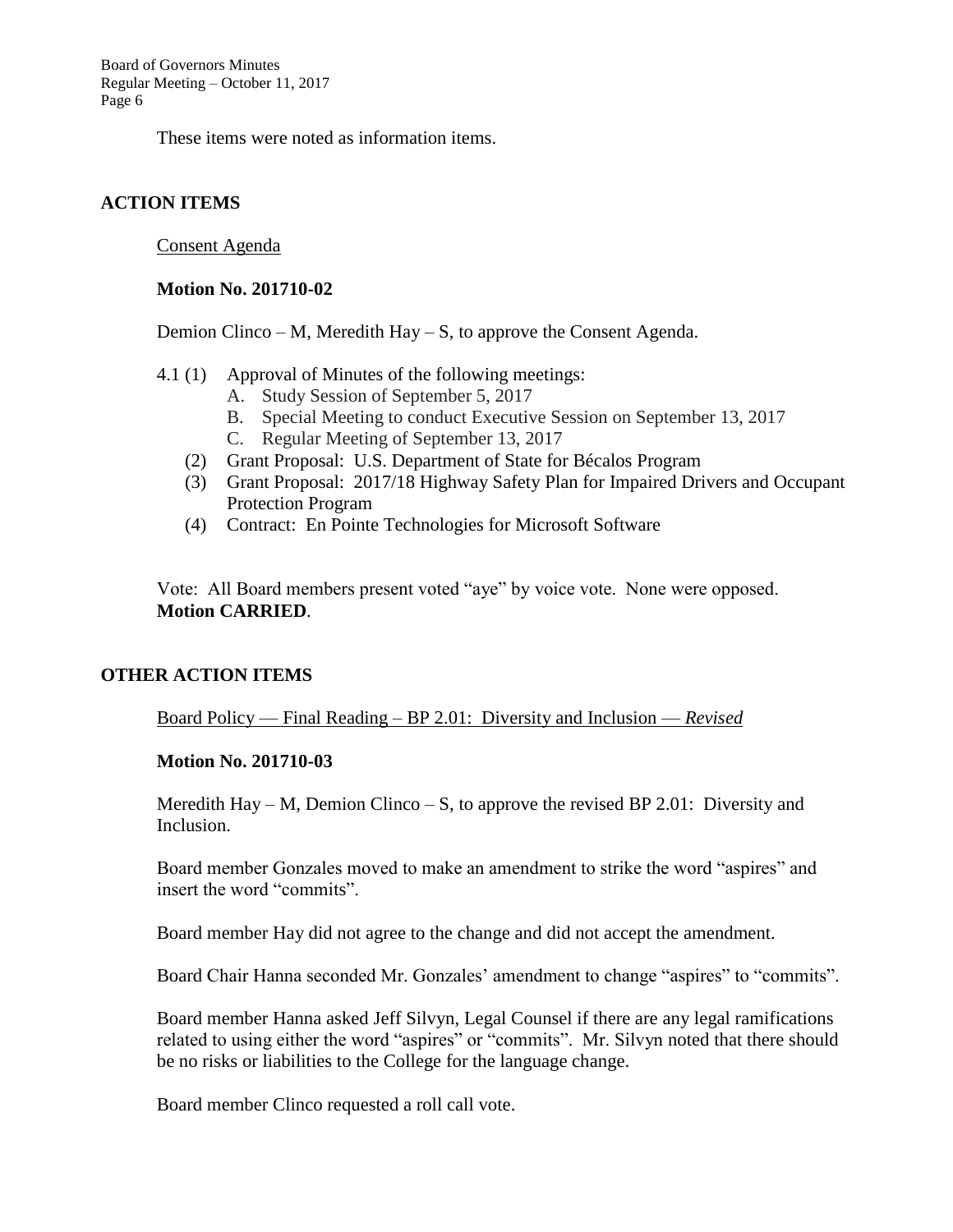Mark Hanna, Sylvia Lee, and Luis Gonzales voted "aye" by voice vote. Demion Clinco and Meredith voted "nay" by voice vote to change the word "aspires" to "commits" in BP 2.01. **Motion CARRIED**

Board members voted by roll call to approve BP 2.01 as amended.

Vote: All Board members voted "aye" by voice vote. None were opposed. **Motion CARRIED**

### Contract: Bookstore, Food Service, and Vending Services, 2017-2021

Board member Clinco noted that there he received a complaint about the quality of food served by Follett. He would like make the administration aware of the situation and would like it monitored to make sure the vendor is in compliance with the current contract and the contract they are going to approve.

Chancellor Lambert noted that he will make sure this situation is looked into.

Dr. Dave Bea, Executive Vice Chancellor of Finance and Administration provided a brief history of the process for selecting this vendor.

### **Motion No. 201710-04**

Meredith Hay – M, Demion Clinco – S, to approve the contract with Follett Higher Education Group (Follett) for bookstore, food service and vending services management. The four-year agreement, from November 1, 2017 through June 30, 2021, shall provide the College with commissions based on annual sales. For the first year of the agreement, Follett shall provide the College with a guaranteed annual income of \$700,000.

Vote: All Board members voted "aye" by voice vote. None were opposed. **Motion CARRIED**

### Pima Community College Foundation Services Agreement

#### **Motion No. 201710-05**

Demion Clinco – M, Sylvia Lee – S, to authorize the Chancellor or designee to execute the Services Agreement with the Pima Community College Foundation as written and the dollar amount is not to exceed \$600,000.

Vote: All Board members voted "aye" by voice vote. None were opposed. **Motion CARRIED**